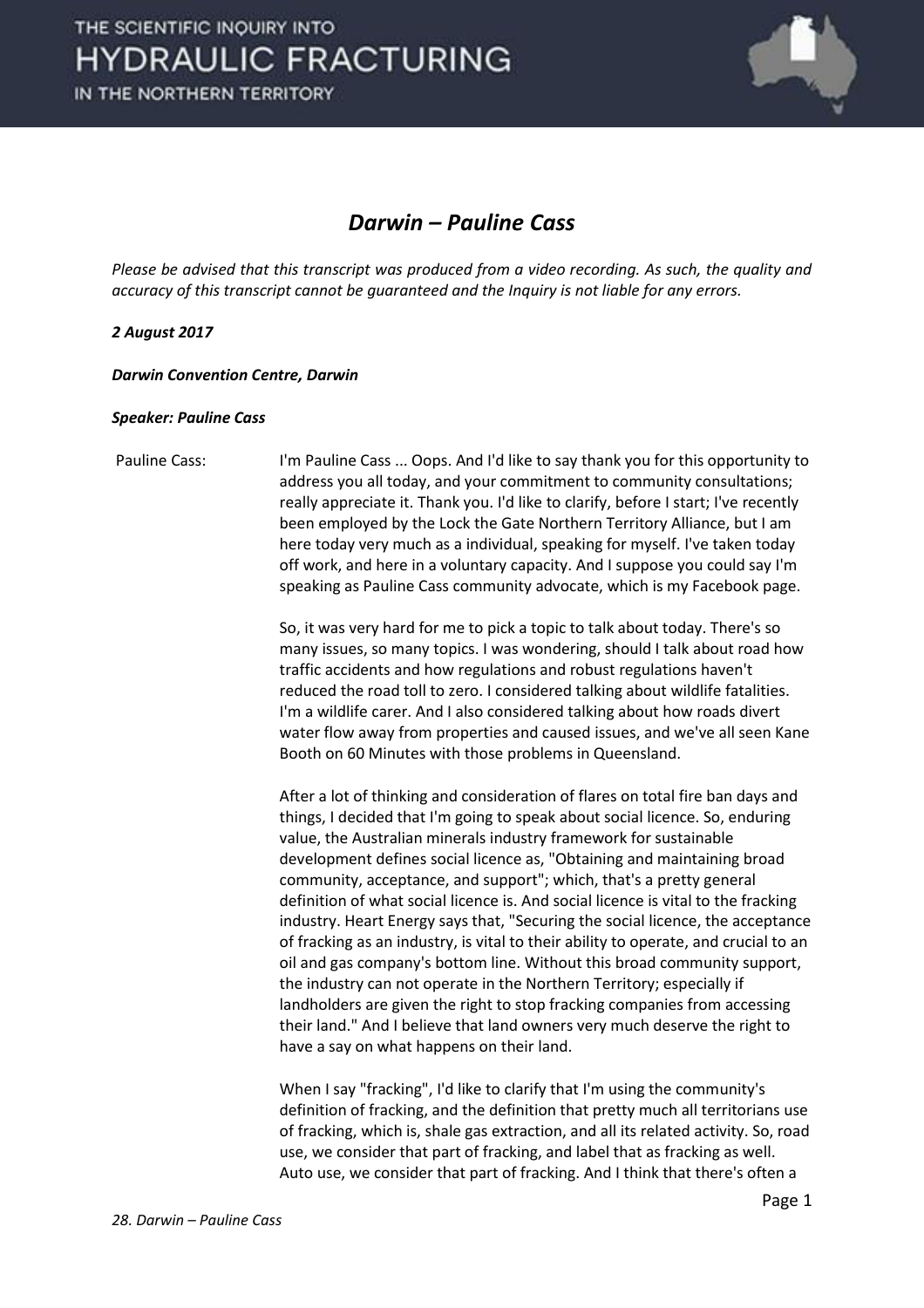

miscommunication between industry and every day people in that terminology. I'll be talking about fracking, and I will mean everything to do with the whole industry; whereas, someone from one of the gas companies at the show, for example, will be talking about fracking, they'll be talking about just that point of fracture where the shale rock is fractured by the water, chemicals, and sand.

 Now, I've volunteered on many ... I volunteer at everything, actually, and I have been for years; but, I've volunteered at many frack free stalls in the territory. I've done stalls at markets, I've done stalls at shopping centres, at the Katherine show, Darwin show, Fred's Par shows; I've even done stalls at the local pub. And the idea behind my stalls was to provide information. I'd have the government maps there, and information on where fracking might occur, a diagram of what it is, and explained the mechanics of it to people. And the main thing that I've learned while talking to all of these people, multitudes of people from all walks of life, from housewives, to tourists, to pastoralists to everybody; is territorians want fracking to be banned. It is so rare for me to hear from somebody that they support the industry, that I just about have to say, "Pardon? Do I hear you right?"

 We genuinely want it banned. We want the whole discussion over, done with. And I think everybody, probably you guys, too, are getting a bit tired of the issues with it. And, when I say that territorians want fracking to be banned in the territory, I'm actually speaking on behalf of the 2,887 people that have signed my petition asking for fracking to be banned. So, there's signatures, and signatures, and signatures, and there is 2,887 of us that have signed this. And this is a petition that I wrote it, I instigated it, and I have collected pretty much every signature that you will read here, except for a few that friends have collected for me. So, we very definitely ... I know that it's not in your terms of reference, but just putting it out there that it is what we are calling for. You've got a question?

| 11011.JUJUUL   |                                                                                                                                                                                                                                                                                                                                                                                                                                                                                                                                                       |
|----------------|-------------------------------------------------------------------------------------------------------------------------------------------------------------------------------------------------------------------------------------------------------------------------------------------------------------------------------------------------------------------------------------------------------------------------------------------------------------------------------------------------------------------------------------------------------|
| Rachel Pepper: | No, no. I think the attitudes of territorians, and how they feel about fracking<br>absolutely is within our terms of reference, and absolutely we do want to<br>hear about that. And, if you wish you provide that petition to us, please do<br>so. But, what is not in our terms of reference on what this inquiry will not be<br>doing is basically telling, or recommending, that the government lift, or<br>maintain the moratorium. That will be a decision that the government<br>makes, presumably; and I hope after reading our final report. |
| Pauline Cass:  | Sorry I'm just It's a problem when you print things isn't it? That was                                                                                                                                                                                                                                                                                                                                                                                                                                                                                |

Pauline Cass: Sorry, I'm just …….It's a problem when you print things, isn't it? That was actually my next paragraph; page five of the interim report's executive summary also found that, overwhelmingly, the message received from the people who attended these meetings was that fracking was not safe, was not trusted, and was not wanted in the Northern Territory. And we feel that very deeply. We don't want it here. And it's not needed here. We have got a surplus of conventional gas coming from offshore, from the Black Tip. That was the justification to build the Jemena pipeline from Tenant Creek to

Hon. Justice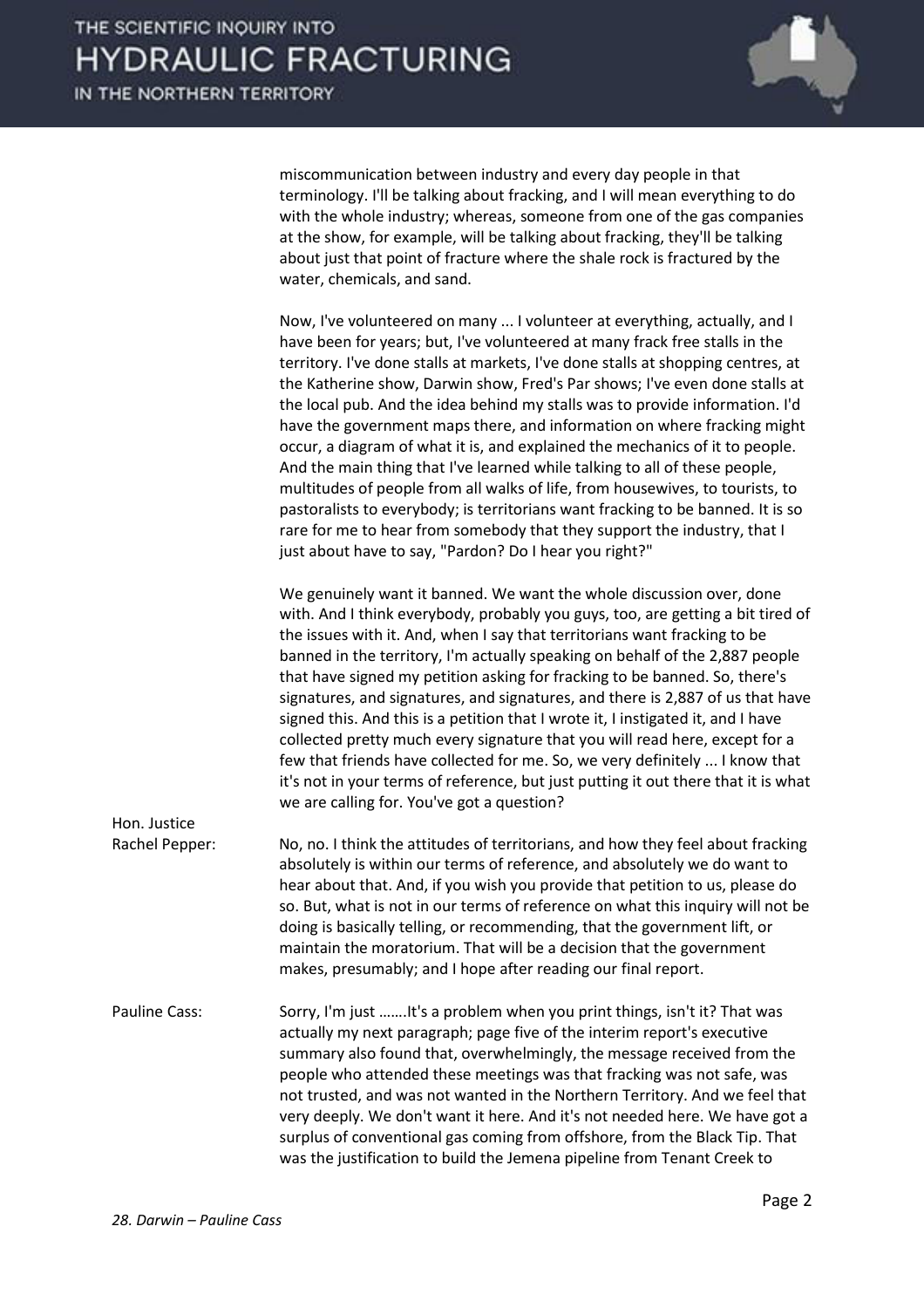

Mount Isa, was we had this surplus of gas, and we had to do something with it, so let's send it to Queensland for distribution on the east coast.

And the other thing that has been coming out quite clearly in newspaper reports, and the like, is that the shale gas that is fracked here is not for the benefit of us; we don't need it, we've got a surplus. It's also not for the benefit of the east coast. It is for export. It is to go out to Japan, Korea, and the other countries that buy Australian gas. So, you add that into the mix, and it adds to our reasons for not wanting shale gas onshore here.

 So, all this means that hydraulic fracturing for shale gas, and all its related activities has no social licence in the Northern Territory. And fracking will never have social licence in the Northern Territory. My many conversations with territorian communities, from daly waters to Darwin, has found that fracking will never obtain or maintain a broad community support or acceptance due to several factors, and I've listed the factors here.

 So, the first factor is the territory community is well networked, and interlinked with everyone knowing everyone, or we know someone who does; so, news spreads really fast. It spreads very quickly, far and wide, through our whole community. And when I say the whole territory community, I am meaning border to border; we are very much a community. Especially us longterm territorians. Some of the newcomers, not so much. But, those of us that have been here for a long time, we all do know each other, or our friend knows our ... You know. What is it? Six degrees of separation? I think it's about one or two in the territory.

 So, the second point that leads me to saying that fracking will never have social licence in the Northern Territory is that territorians see fracking as a threat. And it really is a threat to us. It threatens our water, it threatens our jobs, it threatens our lifestyles, our homes, our children's futures, and any risk to any one of these things is unacceptable, and we simply will not allow it. Which leads me to number three; that territorians have no faith in regulatory controls. We've seen regulations fail too many times. The McArthur River mines, an example, Ranger Uranium Mine, Darwin Port; we've had numerous experiences with regulatory failure, noncompliance, and accidents occurring as well. Which, whenever you've got men or machines, there is a chance of an accident, and you can't regulate against, accidents, really.

 So, number four is we're very important ... Sorry. Put my glasses on. We're very aware of the importance of safe, reliable water. As the Central Land Council said on page 13 of their issues paper submission, "Community members view any level of risk to their water supplies as unacceptable." Any risk. It doesn't matter how small, how low, whatever phrase you want to use for it; any risk at all is unacceptable when you're talking about our water. Without water, we cannot live here. The current PFAS debacle in Katherine has really brought home to a lot of us what happens to a community when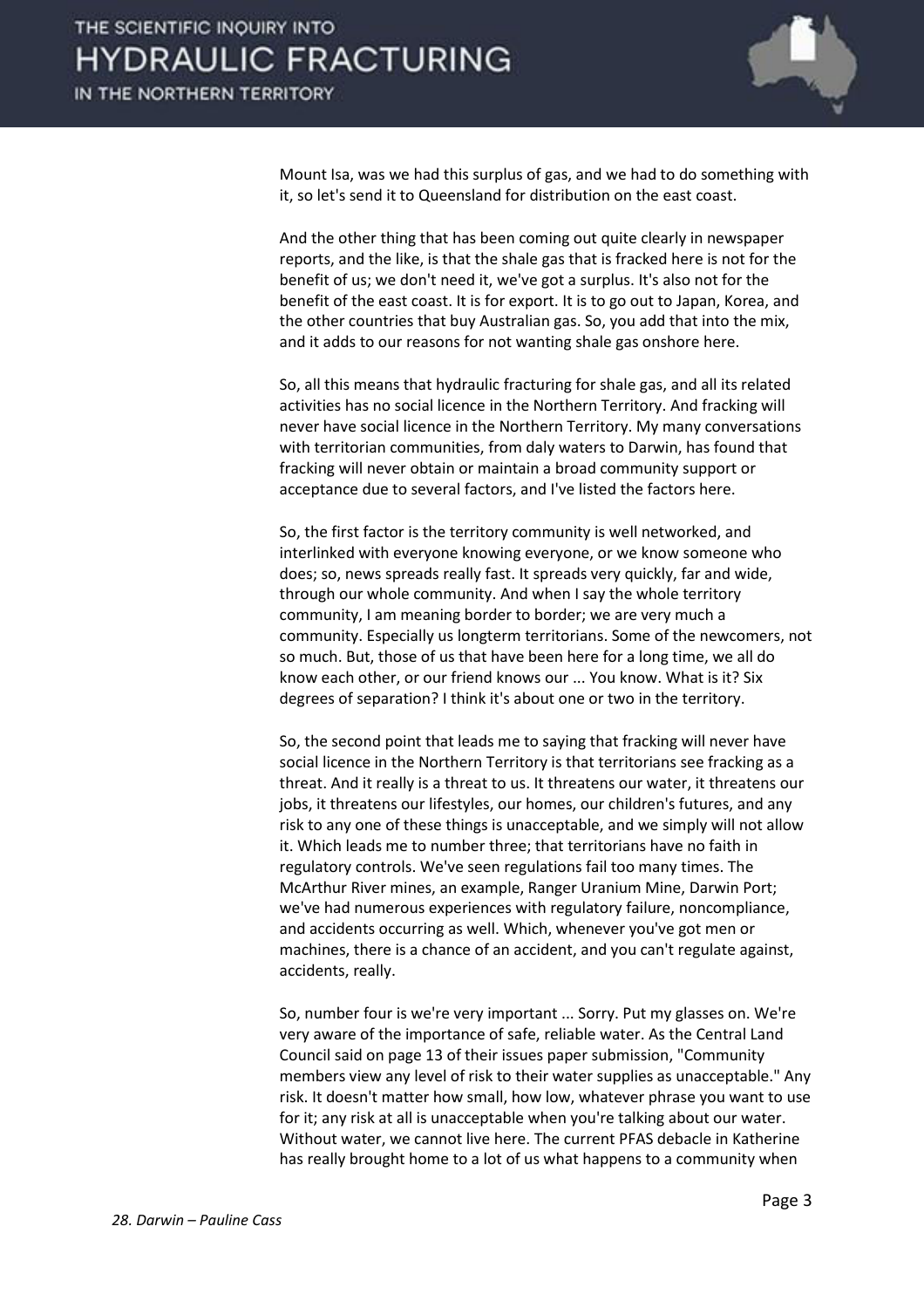

your water's contaminated. They're having problems there. They can't eat their chicken eggs. They can't grow the fruit and vegetables they grow in their garden. They can't drink the milk from their cows.

 And this, then, goes on to affect what are the mango growers going to do with their huge crop of mangoes that they can't sell because of the PFAS contamination? Land prices are already dropping. People are considering moving out of town because of the risk to their health and their children's health. And this is just one town with a contaminated water supply. I know that there's an argument that hydraulic fracturing will only be done for shale gas in the Beetaloo sub-basin. But, many territorians feel that's just the thin edge of the wedge. This is just, "We'll get our foot in the door with that, and then we can expand from there." And the Beetaloo is not the empty wasteland that some people might perceive it to be; it is a flourishing community all of its own, with its own ... They have rodeos there. They have lives there. This is peoples' livelihoods.

 So, reason number five for why hydraulic fracturing in the territory will never gain social licence is that territorians, on the whole, cannot be bought. And we're too aware of the risks of fracking, and we know these risks are too high, and no price is great enough to compensate us, or make us consider risking what we have, and what we love for anything. And, an example of this ... I wanted to put a bit of a humorous, funny story in my talk. And, an example of that is at the Katherine shows, and the Darwin shows that we just had. And I was there volunteering on the frack free stall with my friends, and APPEA had a stall. At Katherine, though, they were directly this far away from us, and at Darwin, they were a bit on the diagonal to us. And the APPEA stall was Origin and Santos.

 People were going to their tent, getting the free fishing lures with "Origin" on the side, and then coming across to us to get their stickers for their cars, and the big yellow "no fracking" triangles for their fences. And I actually pointed it out to one man that, "Oh, you know, I like your fishing lure with the "Origin" written on it." And he goes to me, "Yeah. Lucky fish can't read." Which, I found really amusing. People were also going and getting the Santos hats for free, because we're miserly; we didn't want to pay for a hat at the show stall. Well, I was under shape, but they didn't want to pay for a hat at the show stall. So, they'd get their free Santos hat, come to us, and get a little triangle ban fracking sticker and put it over the label "Santos". And I've got photos. I probably should submit them to give you guys a giggle.

 And it wasn't just one person doing this, or two people doing this; this was heaps of people doing it, that have their hat on, or their lure in their hand, and sign a petition to ban fracking. So, really, even I went to the APPEA tent, I got the Origin lures for my kids, because greedy brand fishing lures; they're expensive. And they're easily lost, so why not? We might even send the company broke in the process, I'm sure was a secret thought a few of us had.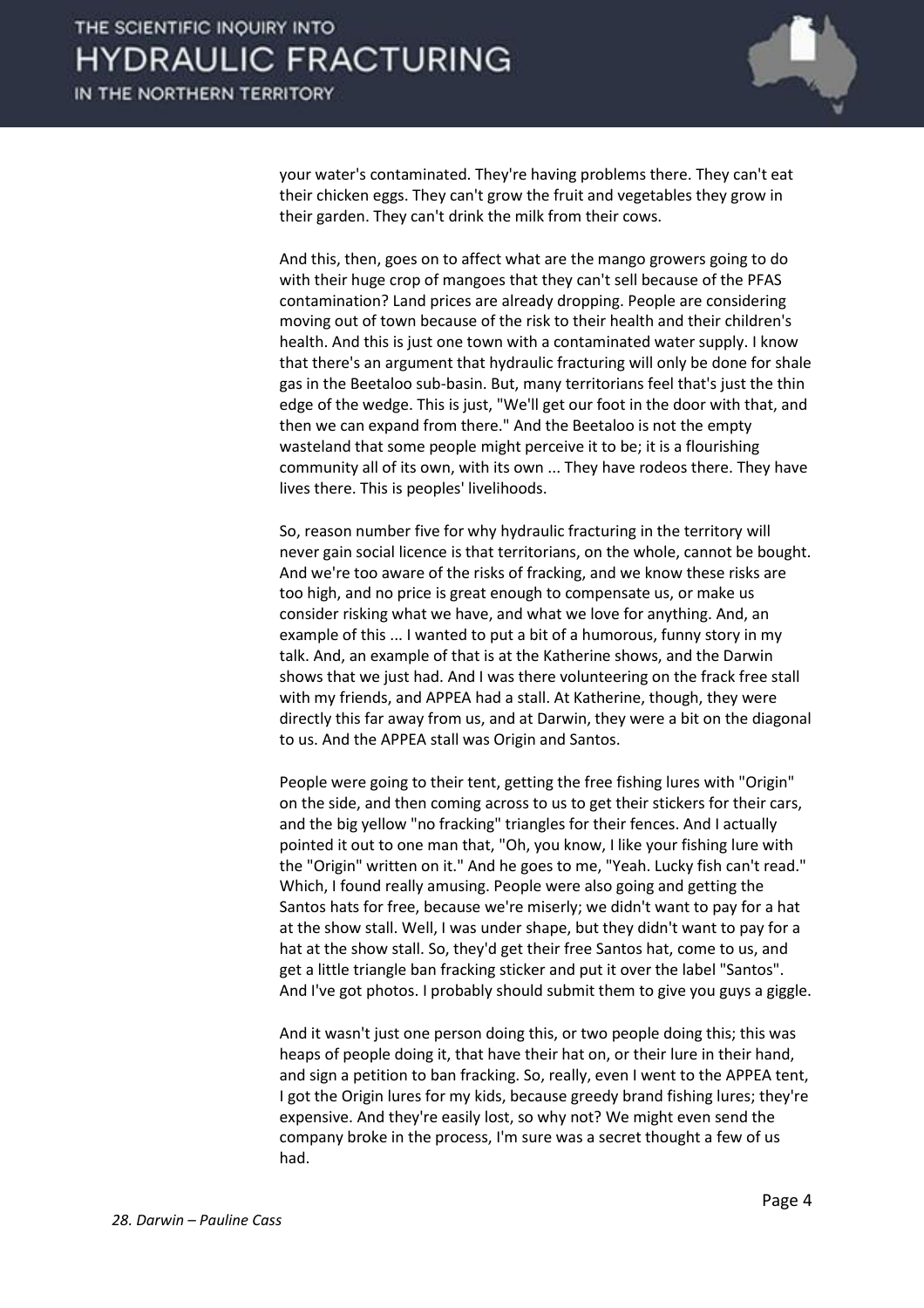

 So, what this means is we're not giving them social licence by patronising their stall and getting the free stuff, you know, "We're after the loot, why not?" It doesn't mean that we've been bought. It doesn't mean that we've changed our opinion. It means that we're pragmatic. The lures are there anyway, why not? We're practical. And it doesn't mean that we support a company ironically giving away free fishing lures while threatening our fishing through water contamination, water depletion, and reducing our access to our fishing spots. Because where we might tell tourists about fishing spots that are well known, we've all got our secret little spots that are hidden in the bush. And these are the places that we're likely to get fenced out from should fracking happen.

 I mean, look at the Roper River. People go there and catch giant barramundi. And the Roper River is in the Beetaloo basin area. So, yes; don't be mistaken that, if someone says to you, "Oh, we had blah, blah, blah number of territorians come to our stall." That's not social licence. There's a definite difference, then.

 Now, I've been asked several times by various people, I've been asked by politicians, just as Pepper asked me when I met her once; different people have asked me, "Will hydraulic fracturing, will onshore shale gas ever be able to gain social licence in the Northern Territory? If the fracking inquiry finds that hydraulic fracking for shale gas, if you find it, if heavily regulated, will territorians accept this answer?" And the answer is no. That's not a sign of disrespect to you, but that's just the facts of it. Territorians will not accept the fracking of our homes.

As Katherine ….said, "Our home is much broader than just the place we live." For me, when I talk about home, I talk about the whole territory; the whole of the Northern Territory is my home. And it's home ... Many of us, especially those of us that have been here for a long time, we consider the whole area home. We're very, very territorial, so we're well-named as territorians. And we will not accept any risk, even the low to minimal risk will not be accepted, because it is still risk, and we know that risk exists. And therein lays our strength; our territorian cohesion. And this lack of social licence allows us so many ways to fight, and stop fracking.

 So, we will even oppose fracking if no go zones are recommended for certain areas. I was talking to David Close from Origin at the Katherine show. And one of the things that he told me that I was unaware of is that, in Victoria ... Victoria's got the fracking ban ... Or, actually, they've got a total gas ban for onshore gas. They've banned conventional as well as unconventional gases there. And David said to me that Origin is drilling from onshore to access offshore gas in Victoria, and they've found a loophole that allows them to do this.

 I actually went and researched what he said, to check. I thought, "Well, this is crazy; there's a ban in Victoria. How can they possibly be doing this?" And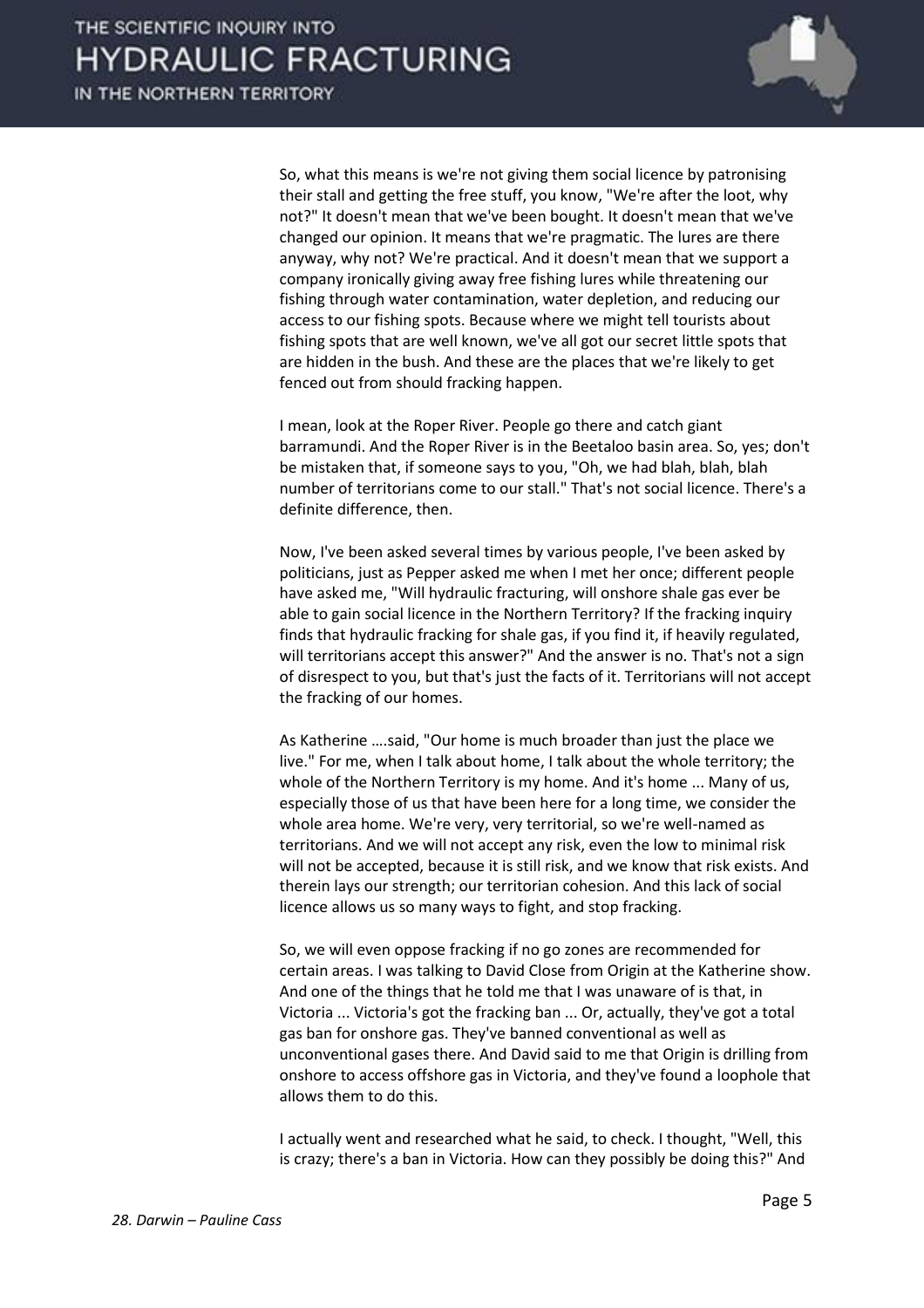

they are; which makes you then question, if we have no go zones, if we have land that's being protected through veto, or being a national park, or however it's protected, how can we trust that the companies won't draw horizontally from out of the area to into the area? The latest papers that I've been reading show that they can now go five kilometres horizontally, which is quite a distance. I'm sure that they could probably push it further if they wished.

|                | So, territorians, I doubt, will ever grant social licence. There's too much<br>distrust. There is risk. We're too aware. And we have educated ourselves.<br>And so, therefore, it won't happen. Now, to further support what I'm saying<br>about the lack of social licence for the unconventional gas industry in the<br>NT, I'd like to read a letter that has  It's been given to me by Debbie Bokes,<br>she's a rural resident. She wanted to come and address the hearing, but was<br>unable to register. Many people were waiting for the interim report to come<br>out before registering, and didn't realise that the registration's closed on the<br>Wednesday. And then, by the time they  We can be a bit slow, sometimes.<br>By the time they got their act together, registration's closed. So, I'm going to<br>read her- |
|----------------|----------------------------------------------------------------------------------------------------------------------------------------------------------------------------------------------------------------------------------------------------------------------------------------------------------------------------------------------------------------------------------------------------------------------------------------------------------------------------------------------------------------------------------------------------------------------------------------------------------------------------------------------------------------------------------------------------------------------------------------------------------------------------------------------------------------------------------------|
| Hon. Justice   |                                                                                                                                                                                                                                                                                                                                                                                                                                                                                                                                                                                                                                                                                                                                                                                                                                        |
| Rachel Pepper: | Absolutely. Please do so. And, of course, if she wishes, she can put that in<br>Basically lodge that as a submission with the inquiry as well.                                                                                                                                                                                                                                                                                                                                                                                                                                                                                                                                                                                                                                                                                         |
| Pauline Cass:  | Yeah. So, yeah; I've told her that.                                                                                                                                                                                                                                                                                                                                                                                                                                                                                                                                                                                                                                                                                                                                                                                                    |
| Hon. Justice   |                                                                                                                                                                                                                                                                                                                                                                                                                                                                                                                                                                                                                                                                                                                                                                                                                                        |
| Rachel Pepper: | We were over subscribed, as it was, for the three days, so we could not have<br>fit any more people in.                                                                                                                                                                                                                                                                                                                                                                                                                                                                                                                                                                                                                                                                                                                                |
| Pauline Cass:  | Yeah, yeah. Yep. And I really appreciate that you stretched it to the three<br>days this time round.                                                                                                                                                                                                                                                                                                                                                                                                                                                                                                                                                                                                                                                                                                                                   |
| Hon. Justice   |                                                                                                                                                                                                                                                                                                                                                                                                                                                                                                                                                                                                                                                                                                                                                                                                                                        |
| Rachel Pepper: | Thank you.                                                                                                                                                                                                                                                                                                                                                                                                                                                                                                                                                                                                                                                                                                                                                                                                                             |
| Pauline Cass:  | Okay. So, this is from Debbie. "Dear justice Pepper and panel, my name is<br>Debbie Bokes. I've lived in the Darwin rural area for the past 31 years. My<br>husband and I bought a virgin five acre piece of territory to call our own and<br>make into our little piece of paradise. The biggest risk with this purchase<br>was the availability of usable ground, or bore water, as there was no local<br>history of water in the immediate area, and town supply was unavailable, as<br>is still the situation." Pretty much, the entire rural area survives on bores.<br>We don't have town water for most of the rural area.                                                                                                                                                                                                      |
|                | "Everything that is on this block we have planted, built, and planned for the<br>longterm. During this time, we have raised three children, and one has<br>shown interest in eventually purchasing this property, and when the time<br>comes, raise his family here as well. Now, I know that fracking isn't going to                                                                                                                                                                                                                                                                                                                                                                                                                                                                                                                  |

happen next door to me. But, with study, I've learnt that a seven acre pad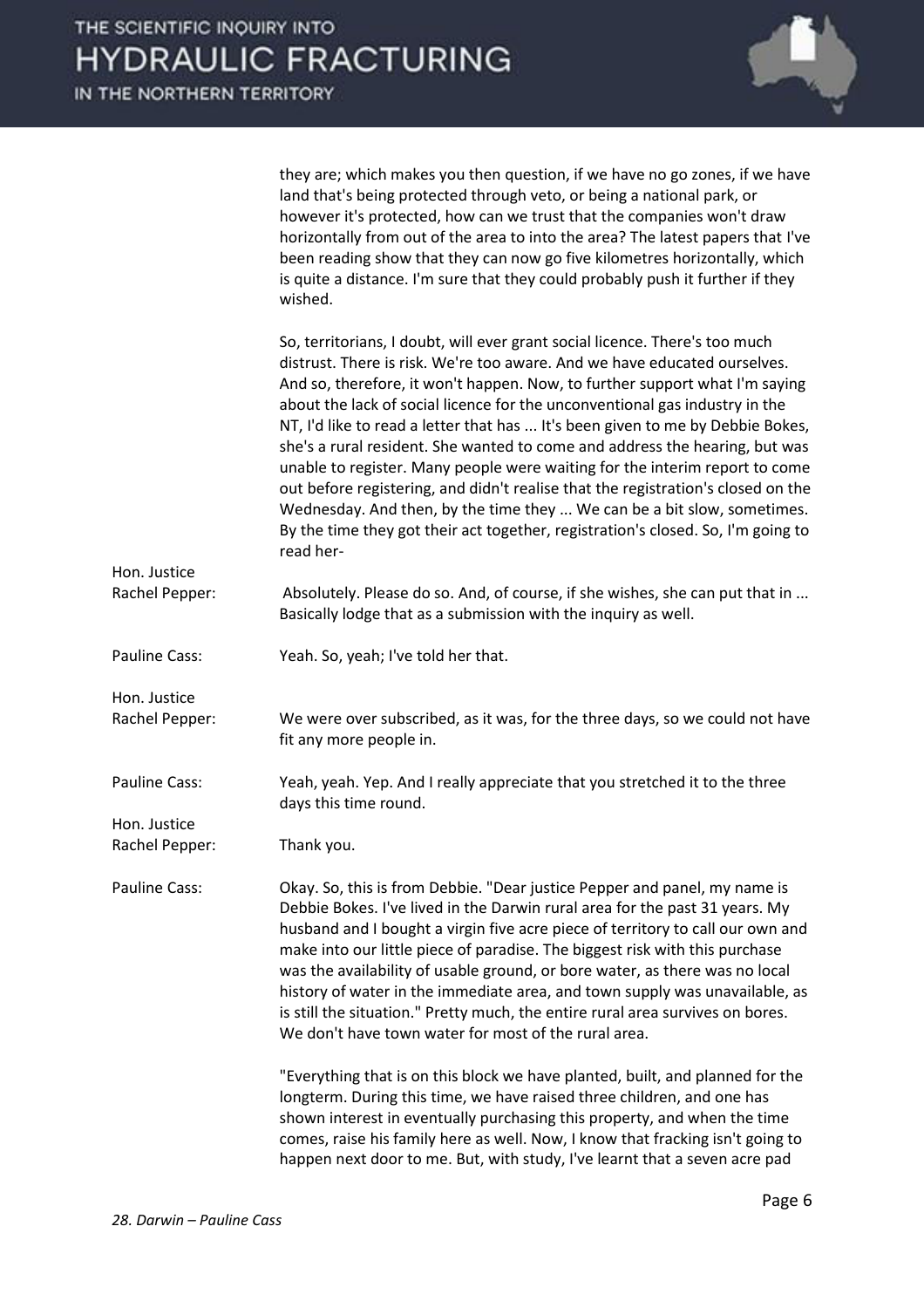

that is fracked can radiate out underground, like octopus tentacles, to access 2,000 acres of shale reservoirs." And she's got a reference. "This is a consideration that could have an impact that could jeopardise our lives, our lifestyles, and properties. This could impact on our water supply that we use for drinking and everyday use. Without this supply of uncontaminated ground water, we will have no future on our rural block. Neither will those around us who supply freshly grown food for the community. This could've a very real scenario if the reports on fracking's past history are correct.

 Just recently, many rural blocks had their water supply severely reduced, and in some circumstances, completely dry up due to below wet seasons rains in the past couple of years. They were left no choice but to import water to remain on their properties. Darwin and the rural area is growing, and demanding more water, with limited plans for future storage and containment. Therefore, groundwater must be considered the most valuable commodity above all. Yet, we in the NT are being asked to contemplate giving our approval for fracking, which can consume 10 million litres of drinking water per frack that should be reserved for the survival of mankind in return for a better deal with GSG. What are we thinking?

We see stories appear in the paper and on TV of real people; families fighting the mining magnates to save what is theirs, and for the environment. We all need to be standing together as one against these companies who rape and pillage the land for their own financial gain; usually, leaving an environmental mess behind. Accidents can and do happen, and when they do, the impact is irreversible. Can we take that gamble? I couldn't image what Mataranka Springs would look like if Gina Rinehart gets her way and fracks there. Don't tell me that there won't be any environmental destruction or disturbance to nature, that you won't see the impact on Mataranka. Will the tourists still want to visit there?

 Recently, our son climbed Ayers rock. He was totally in awe of the beauty and the magnificence of it from the top; being able to view the scenery for as far as the eye could see. But, wait; the mining industry has staked out around the rock, just outside the national park, with Santos wanting to frack gas within 75 kilometres from the rock. Imagine what it would look like from the top of the rock. The tourists probably wouldn't want to visit, which leads to another problem; the impacts on tourism and our economy. There's also the question of how the mining will actually affect the rock, and the augers. There is evidence that fracking can cause earthquakes. How is that going to affect these two beautiful sights?

 Don't ask the mining companies, because their response will be, "There's no scientific evidence that would suggest fracking causes earthquakes." Really? There's reports on that as well." And she's got a reference. "I just don't trust what authorities say anymore. They tell you what they choose to tell you, and it usually lacks transparency and truth. Before building …..Point, authorities said we wouldn't see it from the wharf. What a joke. What a lie. I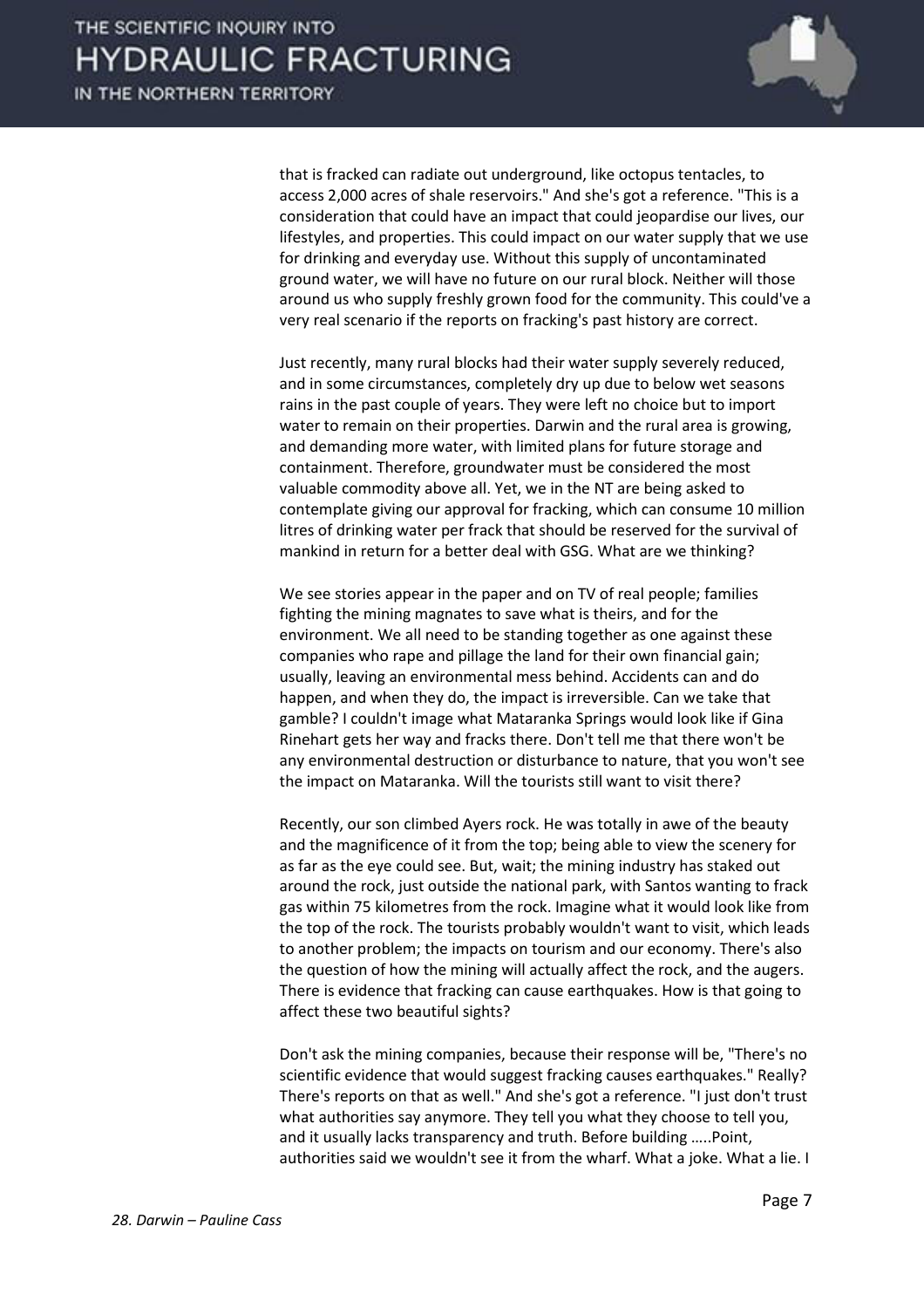

love fishing and being out on the river. I don't care if I don't catch a fish; I love looking out for crocodiles. They certainly make the trip interesting and exciting. Our waterways are fresh, clean, and home to so many fascinating animals, birds, and fish. The government advertises the million dollar Barra as a tourist plug, to get the fishers from all over the world to have a flick and try their luck at landing a tagged fish or two. It may be all for naught if fracking goes ahead.

 There are 600 different chemicals used in fracking fluid; that's approximately 150,000 litres of chemicals used for each fracturing site. The waste fluid left over from the fracking process is left in open air pits to evaporate, which releases dangerous, volatile organic compounds into the atmosphere, creating contaminated air, acid rain, and ground level ozone. I actually question why we are having an inquiry, and why we need a report done on the effects of fracking. The questions and answers come from the countries that have gone down that fracking road. Would they do it again knowing what they know now? I would suggest probably not. So, why is the territory, and even we as a nation, considering this?

 Mr. Gunner, I have only touched on the fracking process, and not the impacts associated with the longterm effects, which also need consideration. As chief minister, you now have," ... She means she thinks he's listening as well. I hope he is listening; Mr. Gunner. "As chief minister, you now have the opportunity to make a stand and demonstrate to the territory public that you have their interests at heart. Sign the legislation against fracking. You will have spared the territory from the mistakes made elsewhere, and protected some of the most beautiful and iconic places in the world. Our environment is why we call the territory home, and many visit supporting our local tourist industry. Are you prepared and 100% confident that there will be no cost to public health and the environment? And can the true cost be known when there is a lack of transparency in the fracking industry?

 There are enough countries now witnessing the effects of fracking poisoning the environment and the health of those living with it. Don't let this happen to the territory. Please stand your ground, and don't be bullied by the giant companies, and even our own government in Canberra, who look for short term solutions. Please look at the great, big picture that the territory paints; it is a beautiful picture. Let's keep it that way.

 One more thing to consider; shale gas is a resource that will always be there for future generations. Maybe one day, a safer method of extraction will be available, and all territorians will benefit from the correct decision to ban fracking now. Say no to fracking, and let the future tell the real story."

Rachel Pepper: Thank you.

Pauline Cass: Thank you.

Hon. Justice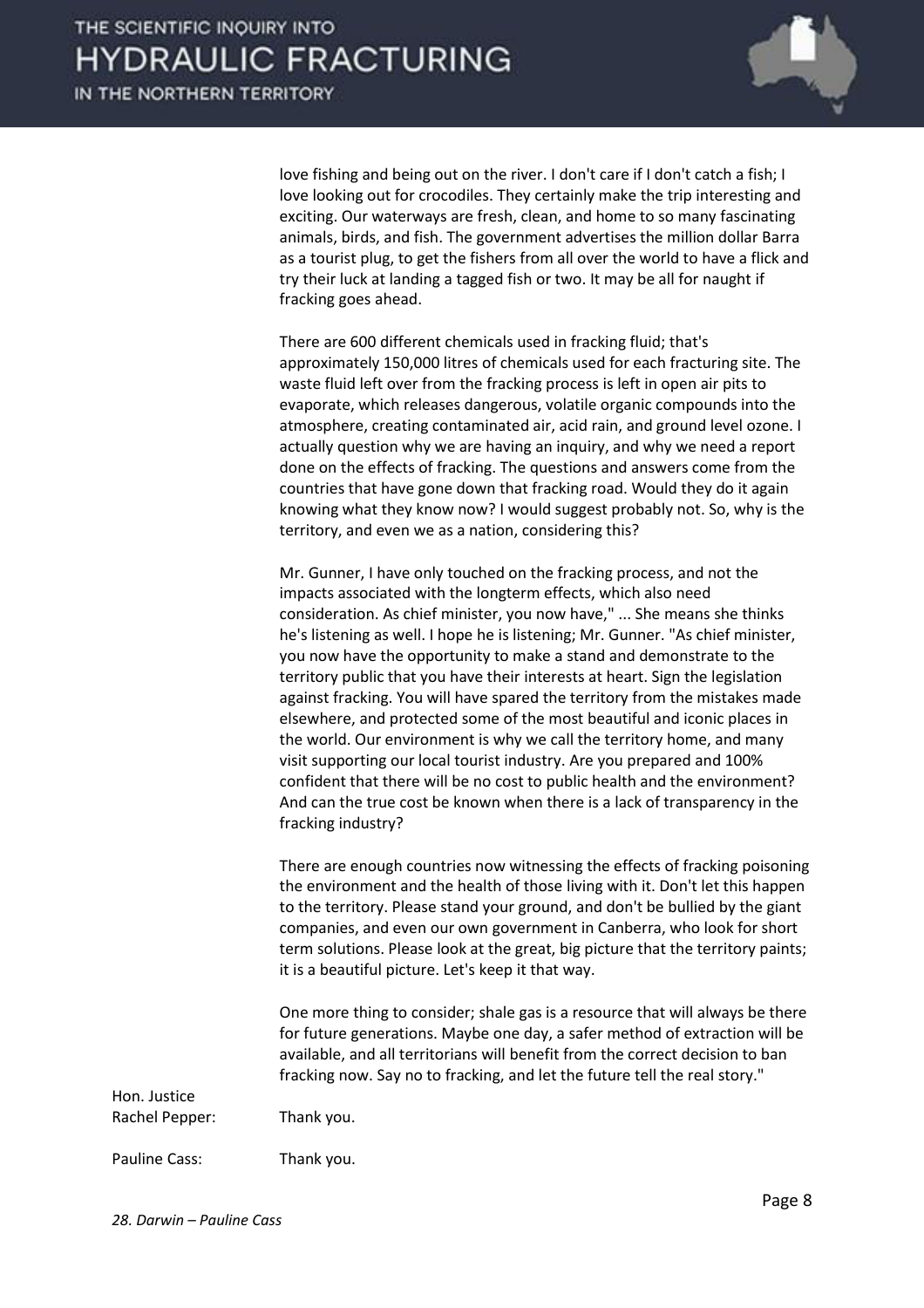### THE SCIENTIFIC INQUIRY INTO **HYDRAULIC FRACTURING**

IN THE NORTHERN TERRITORY



| Hon. Justice                   |                                                                                                                                                                                                                                                                                                                                                                                                                                                                                                                                                                                                                                                   |
|--------------------------------|---------------------------------------------------------------------------------------------------------------------------------------------------------------------------------------------------------------------------------------------------------------------------------------------------------------------------------------------------------------------------------------------------------------------------------------------------------------------------------------------------------------------------------------------------------------------------------------------------------------------------------------------------|
| Rachel Pepper:                 | Thank you very much. Thank you very much, Ms. Cass. Thank you for<br>concentrating on social licence to operate; it's an area which tends to be<br>overlooked, in my experience so far, in most of the submissions that have<br>been presented to the inquiry today.                                                                                                                                                                                                                                                                                                                                                                              |
| Pauline Cass:                  | And that's what I thought when I was thinking, "Talk about water." It's been<br>done. And we've had some medical experts talk about the health impacts.<br>So, social licence has been ignored; or, it's been talked about by people that<br>I consider recent arrivals, which might be a bit territorian-ist  Is that a<br>word? Of me, but; yeah. I genuinely do talk to pretty much anyone and<br>everyone, and we do have that existing network here in the territory. If<br>someone wants to know something, you've only got to ask someone, and<br>the answer's provided. So, yeah. I don't  I was answering questions. Sorry,<br>$\vert$ - |
| Hon. Justice                   |                                                                                                                                                                                                                                                                                                                                                                                                                                                                                                                                                                                                                                                   |
| Rachel Pepper:                 | As I said, I was grateful for you concentrating on this particular aspect of the<br>inquiry. I did want to ask one question about the definition that you sort of<br>explained, or gave in relation to fracking. I take it, though, when you said  I<br>understand when you said all shale gas extraction, but does that  You must<br>meant that's hydraulically stimulated. Are you including fracking? Are you<br>talking about all shale gas; would that include conventional gas, as well?                                                                                                                                                    |
| Pauline Cass:                  | Well, the only way that they can get gas from shale is to hydraulically<br>fracture it.                                                                                                                                                                                                                                                                                                                                                                                                                                                                                                                                                           |
| Hon. Justice<br>Rachel Pepper: | All right.                                                                                                                                                                                                                                                                                                                                                                                                                                                                                                                                                                                                                                        |
| Pauline Cass:                  | So, conventional gas doesn't require hydraulic fracturing. So, perhaps, I<br>should have said all unconventional gas extraction. You know, it's-                                                                                                                                                                                                                                                                                                                                                                                                                                                                                                  |
| Hon. Justice<br>Rachel Pepper: | No, no. You're quite right about the way you extract shale gas, but I just<br>wanted to make sure you were-                                                                                                                                                                                                                                                                                                                                                                                                                                                                                                                                       |
| Pauline Cass:                  | So, anything to do with the fracking industry was my main point. I think,<br>sometimes, things get lost in translation; you can have two people talking<br>about fracking, but they're talking about totally different things. So, I<br>wanted to be clear that, when I say "fracking", and when most territorians<br>say "fracking", we mean all aspects of it; from fly in, fly out workers, to<br>everything.                                                                                                                                                                                                                                  |
| Hon. Justice                   |                                                                                                                                                                                                                                                                                                                                                                                                                                                                                                                                                                                                                                                   |
| Rachel Pepper:                 | Thank you. Yes. It was my misunderstanding; I apologise.                                                                                                                                                                                                                                                                                                                                                                                                                                                                                                                                                                                          |
| Pauline Cass:                  | That's okay.                                                                                                                                                                                                                                                                                                                                                                                                                                                                                                                                                                                                                                      |
| Hon. Justice                   |                                                                                                                                                                                                                                                                                                                                                                                                                                                                                                                                                                                                                                                   |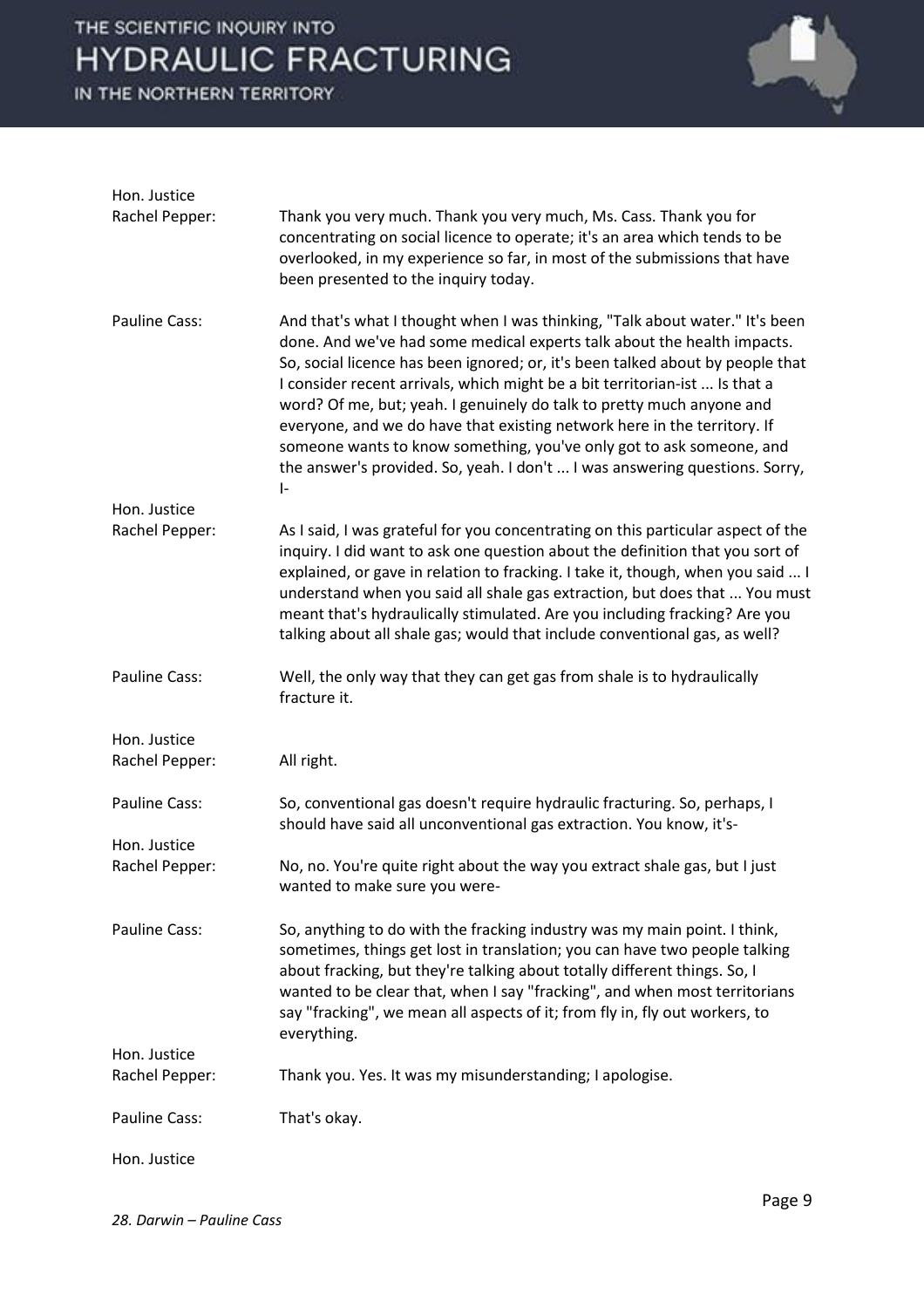## THE SCIENTIFIC INQUIRY INTO **HYDRAULIC FRACTURING**

IN THE NORTHERN TERRITORY



| Rachel Pepper:                 | Any questions? Yes, Dr. Andersen.                                                                                                                                                                                                                                                                                                                                                                                                                                                                                                                                                                                                                                                                                                                                                                                                                                                                                                                                                                                                                                          |
|--------------------------------|----------------------------------------------------------------------------------------------------------------------------------------------------------------------------------------------------------------------------------------------------------------------------------------------------------------------------------------------------------------------------------------------------------------------------------------------------------------------------------------------------------------------------------------------------------------------------------------------------------------------------------------------------------------------------------------------------------------------------------------------------------------------------------------------------------------------------------------------------------------------------------------------------------------------------------------------------------------------------------------------------------------------------------------------------------------------------|
| Dr Alan Andersen:              | Thank you. Following up the social licence, and I'm just wondering; would it<br>make any difference, in terms of social licence, whether it was conventional<br>or unconventional gas?                                                                                                                                                                                                                                                                                                                                                                                                                                                                                                                                                                                                                                                                                                                                                                                                                                                                                     |
| <b>Pauline Cass:</b>           | I've only really been talking to people about the shale gas. We do have some<br>onshore conventional gas down south of Alice Springs, in the Mereenie<br>Basin, and I haven't really discussed that with anybody. I'm thinking  I can<br>only really answer for shale gas. Just because that is what I've been talking<br>to people about.                                                                                                                                                                                                                                                                                                                                                                                                                                                                                                                                                                                                                                                                                                                                 |
| Dr Alan Andersen:              | Yes. So, I guess maybe just rephrasing the question is more to do with the<br>extent to which the concerns are specific to fracking, unconventional, or<br>they would be similar concerns to-                                                                                                                                                                                                                                                                                                                                                                                                                                                                                                                                                                                                                                                                                                                                                                                                                                                                              |
| <b>Pauline Cass:</b>           | I think one of the largest concerns with fracking is the industrialization of the<br>landscape. So, it's the fracking industry, but they industrialise our landscape;<br>they change our lifestyle. Places where people might have gone, pig hunting<br>might become  When you look at where the applications are, and where<br>the granted licences are for petroleum activities in the territory, it covers<br>pretty much the whole map of the territory. And so, we view that  You<br>can't have a gas well somewhere, or a flare, or whatever, and have it just<br>open for anyone to go riding their cod bike past while chasing a pig. So,<br>they're the thing  They're parts of the things that concern us, and will stop<br>us from giving social licence. And there's no way to get around those<br>impacts, because it would be totally unsafe to have someone going through<br>an unrestricted gas field.<br>But, I can't really comment about conventional gas, because that's not what<br>I've been talking to people about; to answer that question. Yeah. |
| Dr Alan Andersen:              | Thank you.                                                                                                                                                                                                                                                                                                                                                                                                                                                                                                                                                                                                                                                                                                                                                                                                                                                                                                                                                                                                                                                                 |
| Hon. Justice                   |                                                                                                                                                                                                                                                                                                                                                                                                                                                                                                                                                                                                                                                                                                                                                                                                                                                                                                                                                                                                                                                                            |
| Rachel Pepper:                 | Anybody else? Again; thank you for, particularly knowing you took the day<br>off, the panel's very grateful for  We're even more grateful for your time,<br>and effort, and continuing engagement with the inquiry. We're most<br>appreciative.                                                                                                                                                                                                                                                                                                                                                                                                                                                                                                                                                                                                                                                                                                                                                                                                                            |
| <b>Pauline Cass:</b>           | Yeah. Anything that I can do to help. Like I said, my network is the territory<br>network, and I'm happy to seek answers as well, if there's anything you<br>wanted to ask them.                                                                                                                                                                                                                                                                                                                                                                                                                                                                                                                                                                                                                                                                                                                                                                                                                                                                                           |
| Hon. Justice<br>Rachel Pepper: | I think we have written to you asking specific questions, if from memory, I've<br>seen that letter go out.                                                                                                                                                                                                                                                                                                                                                                                                                                                                                                                                                                                                                                                                                                                                                                                                                                                                                                                                                                 |
| <b>Pauline Cass:</b>           | Oh, when?                                                                                                                                                                                                                                                                                                                                                                                                                                                                                                                                                                                                                                                                                                                                                                                                                                                                                                                                                                                                                                                                  |